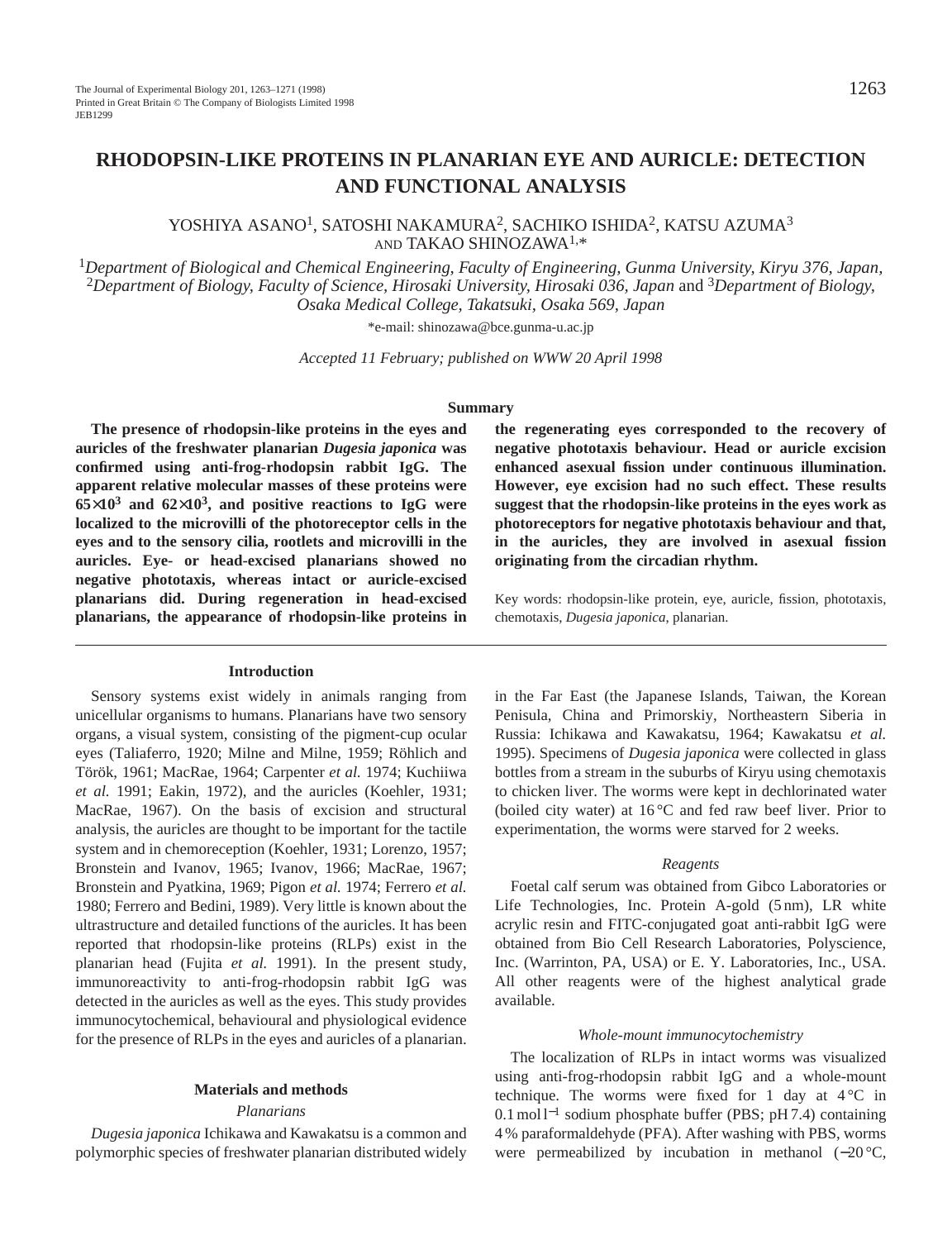# 1264 Y. ASANO AND OTHERS

20 min). Non-specific binding was prevented by incubation in PBS containing 0.1 % Triton X-100 and 10 % foetal calf serum. The fixed worms were incubated with anti-frog-rhodopsin IgG (primary antibody, prepared as described by Shinozawa *et al.* 1987) solution (1:50) overnight at  $4^{\circ}$ C. To detect binding of IgG, the worms were incubated with FITC-conjugated goat anti-rabbit IgG (1:100, secondary antibody) for 1 h. Washing steps (in PBS containing 0.1 % Triton X-100 for 3 h) were performed between incubations with each antibody. The worms were mounted on glass slides in glycerol/PBS (1:3). Control incubations were performed without the addition of the primary antibody. After all the above steps, the sections were washed three times with PBS, mounted in glycerol/PBS (1:3) solution and examined with a Nikon Fluophot microscope system.

### *Electron microscopy and immunogold labelling*

For morphological studies, planarian sections containing eyes and auricles were fixed with 2 % glutaraldehyde in 50 mmol l−<sup>1</sup> cacodylate–HCl buffer at pH 7.2, and then further fixed in 2 % osmium tetroxide in the same buffer, dehydrated through a graded ethanol series and finally embedded in epoxy resin (Epok 812, Okenshoji Co. Ltd, Tokyo).

For immunogold labelling, samples were fixed in a mixture of 0.2 % glutaraldehyde, 2 % PFA and 1 % picric acid in 50 mmol l−<sup>1</sup> cacodylate buffer (pH 7.4) for 2 h at 4 °C. Cryoultramicrotomy (preparation of ultrathin sections) was performed according to the method of Tokuyasu (1986). Small pieces of tissue were infiltrated with 2.3 mol l<sup>−1</sup> sucrose in  $0.1 \text{ mol}$ <sup>1-1</sup> PBS (pH 7.4) overnight.

A tissue block mounted on a holder was quickly frozen in liquid nitrogen, and ultrathin frozen sections were cut with a diamond knife at approximately −90 °C on a Reichert ultracut microtome equipped with an FC4E cryocut attachment. The sections were picked up in a drop of 2.0 mol l<sup>−1</sup> sucrose and 0.5 % gelatin in 0.1 mol l<sup>−1</sup> PBS and placed on Formvarcarbon-coated nickel grids. The samples were rinsed well with PBS containing 0.02 mol l<sup>−1</sup> glycine (glycine–PBS), and the sections were preincubated in 1 % PBS containing 1 % bovine serum albumin (BSA) for 30 min. Sections were then incubated overnight, without rinsing, in the primary antibody, rinsed with glycine–PBS, and labelled with protein A-gold (particle diameter 5 nm) for 90 min. The sections were then rinsed with PBS, fixed in 1 % glutaraldehyde in 0.1 mol l<sup>-1</sup> PBS (pH 7.4) for 5 min, post-fixed in 2 % osmium tetroxide in the same buffer for 15 min, and stained with 0.5 % uranyl acetate in barbital/acetate buffer at pH 5.2. The sections were then dehydrated through a graded ethanol series and immediately infused with absolute LR white acrylic resin, which was then polymerized at 60 °C according to the method of Keller *et al.* (1984). Specimens were observed using a JEM 1200EX electron microscope operating at 80 kV.

#### *Western blotting*

Thirty specimens were decapitated and their eyes and auricles were removed. A sharp blade was used for decapitation (head excision). To excise the eyes or auricles, a glass capillary tube (0.9 mm in diameter, Corning) was used to punch out the tissue. The eyes and auricles were homogenized in a solution of  $10 \text{ mmol } 1^{-1}$  Tris–HCl (pH 7.5),  $1 \text{ mmol } 1^{-1}$ dithiothreitol (DTT), 4 mol l<sup>-1</sup> urea and 2 mol l<sup>-1</sup> LiCl in a Teflon–glass homogenizer and then sonicated at 100 W for 15 s (three times). The homogenate was centrifuged at  $38000g$  for 20 min, and the precipitates were washed twice by centrifugation in the same solution and once in a solution of 10 mmol l−<sup>1</sup> Tris–HCl (pH 7.5) and 1 mmol l−<sup>1</sup> DTT. The precipitated protein fractions were treated with 2 % digitonin containing 10 mmol  $l^{-1}$  Hepes–KOH (pH 7.5) and 100 mmol  $l^{-1}$ NaCl to solubilize RLPs. Solubilized proteins were then precipitated using 10 % trichloroacetic acid (TCA) and 0.13 % sodium cholate. The precipitates were washed with 10 % TCA and then with ice-cold acetone. The membrane proteins thus obtained were solubilized in sodium dodecylsulphate (SDS) sample solution (7 % SDS, 70 mmol  $l^{-1}$  DTT and 20 mmol  $l^{-1}$ EDTA). Protein composition was analyzed by SDS–PAGE.

After SDS–PAGE, the gel was either stained with Coomassie Brilliant Blue R-250 (CBB: Nakarai Chemicals Ltd, Japan) to visualize proteins or used for blotting. The relative molecular masses of the electrophoresed proteins were determined using molecular mass standards (Pharmacia). For blotting, the proteins in the gel were transfered electrophoretically to a polyvinylidenefluoride (PVDF) membrane (Atto Co., Japan) for 90 min at 300 mA according to the method of Burnette (1981). The proteins on the membrane were incubated with anti-frog-rhodopsin rabbit IgG and then with horseradish-peroxidase-labelled goat anti-rabbit IgG as described previously (Nakaoka *et al.* 1991). The binding of the secondary antibody was detected by the peroxidase reaction using 4-chloro-1-naphthol and  $H_2O_2$  as substrates. Protein concentrations were determined using the method of Lowry *et al.* (1951) using BSA as a standard.

#### *Extraction and detection of retinoids*

Extraction and HPLC analysis of retinoids from pieces of head, eye and auricle obtained from 300 planarian worms were carried out as described by Azuma *et al.* (1992). The planarian samples were homogenized in a solution of  $100 \text{ mmol } l^{-1}$ NH<sub>2</sub>OH (pH 7.2) and methanol (final concentration 60–70%). The homogenates were mixed with dichloromethane and *n*hexane (1:2, v/v), shaken vigorously and centrifuged at 2500 *g* for 15 min, and the upper (dichloromethane/hexane) layers were collected. This extraction procedure was repeated three times.

An HPLC system equipped with a column of YMC-Pack A-003-3 SIL (Yamamura Chemical La. Co. Ltd, Japan) was used. The eluent was a mixture of *n*-hexane, diethylether and ethanol  $(90:10:0.1, v/v)$  and was used at a flow rate of 1.3 ml min<sup>-1</sup> for 50 min. All procedures were carried out under dim red light. The absorbances of each fraction at 350 nm and 280–350 nm were measured using a detector (UVDEC-100, Jasco, Japan) and with a multi-wavelength detector (MULTI-340, Jasco), respectively. Measurements with the MULTI-340 were carried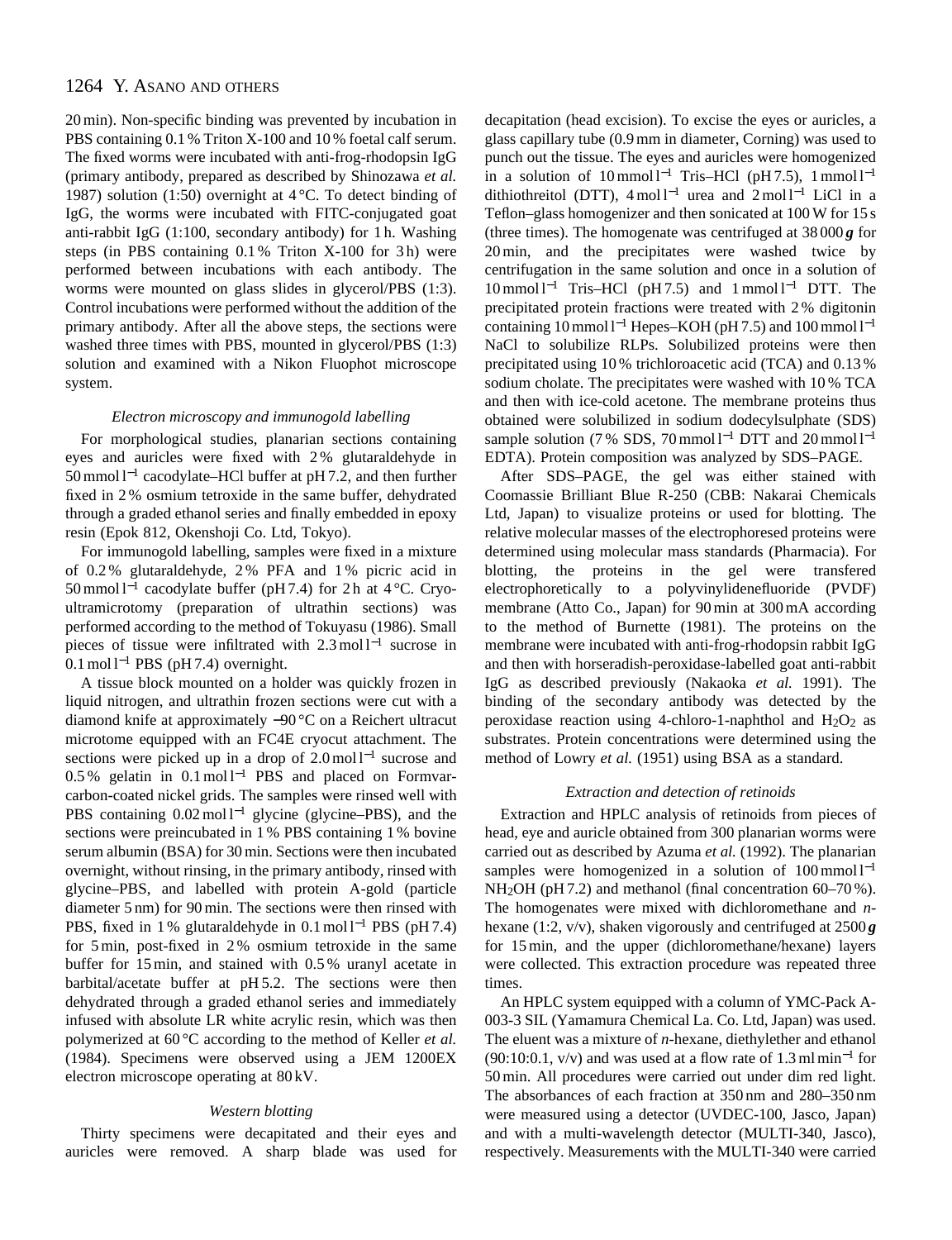out to obtain absorption spectra over a wide range of wavelengths. The amounts of several retinoids were estimated from their absorption coefficients and the peak areas of known amounts of standard retinoids.

#### *Photosensitivity*

Thirty samples each of intact, head-, eye- and auricleexcised planarians were illuminated for 10 min with a halogen lamp (20 lx, wavelength 400–800 nm, fibre-optic light source, Olympus Optical Co. Ltd, Japan). The light source was at a distance of 5 cm from the surface of the water to one side of a dish (10 cm diameter). The head, eye and auricle excisions were carried out as described above. To obtain quantitative data, the numbers of worms farthest from the light source and in the centre area of the dish were counted after illumination. Quantitative analysis of negative phototaxis during regeneration was carried out in a plastic tray 10 cm in width, 15 cm in length and 5 cm in height. The tray, containing planarians in 3 cm of dechlorinated water, was placed in a box open on one side (10 cm width) with the other five sides shaded. The non-shaded side was illuminated by a 30 W fluorescent lamp. Twenty specimens were placed on the non-shaded side in the tray. After illumination for 10 min, the numbers of worms in areas 0–5 cm, 5–10 cm and 10–15 cm from the open side were counted and were defined as  $+$ ,  $\pm$  and  $-$  for negative phototaxis, respectively (see Table 1).

#### *Light microscopic immunocytochemistry*

Worms were decapitated behind the auricles, and the heads were fixed for 1 day in 4 % paraformaldehyde (PFA) in 0.1 mol l−<sup>1</sup> PBS at pH 7.4. After washing with PBS, the heads were infiltrated with graded  $0.6 \text{ mol } l^{-1}$ ,  $1.2 \text{ mol } l^{-1}$  and  $2.3 \text{ mol}^{-1}$  sucrose in  $0.1 \text{ mol}^{-1}$  PBS and frozen in dryice/hexane. The frozen sections  $(4 \mu m)$  were mounted on gelatin-coated glass slides. The sections were then incubated in normal horse serum for 30 min to inhibit non-specific binding. After washing with PBS, the sections were incubated overnight with anti-frog-rhodopsin rabbit IgG (1:30). Incubation with horseradish-peroxidase-labelled goat antirabbit IgG (1:100) was then carried out for 30 min. Peroxidase activity was detected using diaminobenzidine (DAB) as substrate.

#### *Asexual fission of excised planarians*

Forty specimens each of intact, head-, eye- and auricleexcised planarians were segregated into two groups of 20 samples each. Each group was kept in light conditions under a halogen lamp, as described above, or in dark conditions for 7 days in 100 ml of dechlorinated water at 17 °C. Asexual fission was measured each day at the same time of day.

#### *Chemotaxis assay*

Chemotaxis assays were carried out by observing the responses of planarians to chicken liver (Miyamoto and Shimozawa, 1985). Ten samples each of intact, auricle- or head-excised planarians were kept separately in glass Petri dishes (diameter 9.0 cm) containing dechlorinated water  $(1.0 \text{ cm depth})$  and a piece of chicken liver  $(5.0 \text{ g})$ . Five dishes of each were covered with aluminium foil and kept at room temperature for 10 min. After incubation, worms attached to the chicken liver were removed, and the numbers of attached worms were counted as scoring positively for chemotaxis.

#### **Results**

# *Detection of rhodopsin-like proteins (RLPs) and retinoids in planarian eye and auricle*

In western blotting analyses of proteins in the planarian head, anti-frog-rhodopsin rabbit IgG detected RLPs with apparent relative molecular masses of  $65\times10^3$  and  $62\times10^3$ (Fujita *et al.* 1991). Fig. 1A is a light micrograph of the planarian head area. In whole-mount immunocytochemistry using anti-frog-rhodopsin rabbit IgG, a fluorescent immunoreaction was detected in the region of the eyes and



Fig. 1. Indirect immunofluorescent staining of whole-mount worms using anti-frog-rhodopsin rabbit IgG. (A) Light micrograph of the planarian head area. The arrows show the auricles. (B) Indirect immunofluorescent staining with anti-frog-rhodopsin rabbit IgG. Scale bars,  $20 \,\mu m$ .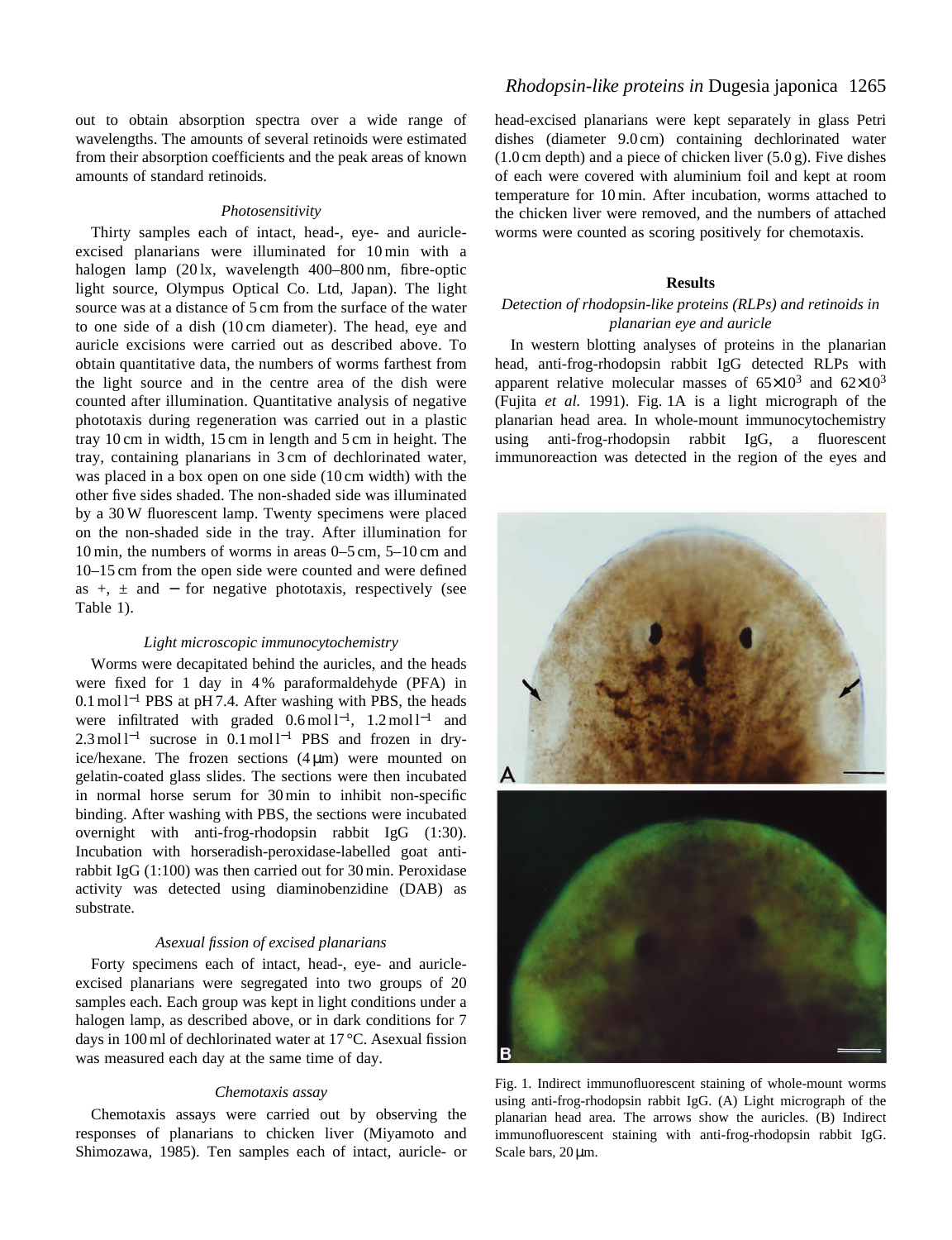

Fig. 2. Electron immunomicroscopy using antifrog-rhodopsin rabbit IgG and gold-labelled protein A. Sagittal section (A) and transverse section (B) of photoreceptor cells in the eye. Scale bars, 100 nm. (C,D) Sagittal sections through the auricles. sc, sensory cilium; mv, microvilli; r, rootlet. Scale bars, 100 nm.

auricles (Fig. 1B). The reaction seen at the front edge of the head is autofluorescence and was always detected irrespective of the primary antibody used. To analyze the localization of RLPs more precisely, electron microscopic observations of ultra-thin sections from the area of the eyes (Fig. 2A,B) and auricles (Fig. 2C,D) were carried out using anti-frog-rhodopsin rabbit IgG (primary antibody) and gold particle (5 nm diameter)-labelled protein A. RLPs detected as gold particles were localized on the membranes of the microvilli of photoreceptor cells in the eyes (Fig. 2A,B). In the auricles, RLPs were localized in the sensory cilia, microvilli and rootlets (Fig. 2C,D).

The specificity of antibody binding to membrane proteins prepared from the area of the eyes and auricles was examined

by immunoblotting after SDS–PAGE. As shown in Fig. 3, proteins with apparent relative molecular masses of  $65\times10^3$ and  $62\times10^3$  were detected in samples of auricles (Fig. 3, lane 2B) and eyes (Fig. 3, lane 2A). To detect the RLPs chromophore, HPLC analysis of the retinoids was carried out. Fig. 4 shows HPLC profiles of retinoids extracted from the eyes and auricles obtained from 300 planarian worms. Peaks for all-*trans* retinol (ROL) and *syn* all-*trans* retinal (*syn* all*trans* RALOX) were detected in both samples, but 11-*cis* retinal (*syn* 11-RALOX) was detected only in the eye samples. The mean amounts of 11-*cis* retinal and all-*trans* retinal in a single eye were 0.23 pmol and 0.45 pmol, respectively. The amount of all-*trans* retinal in one auricle fragment was 0.41 pmol.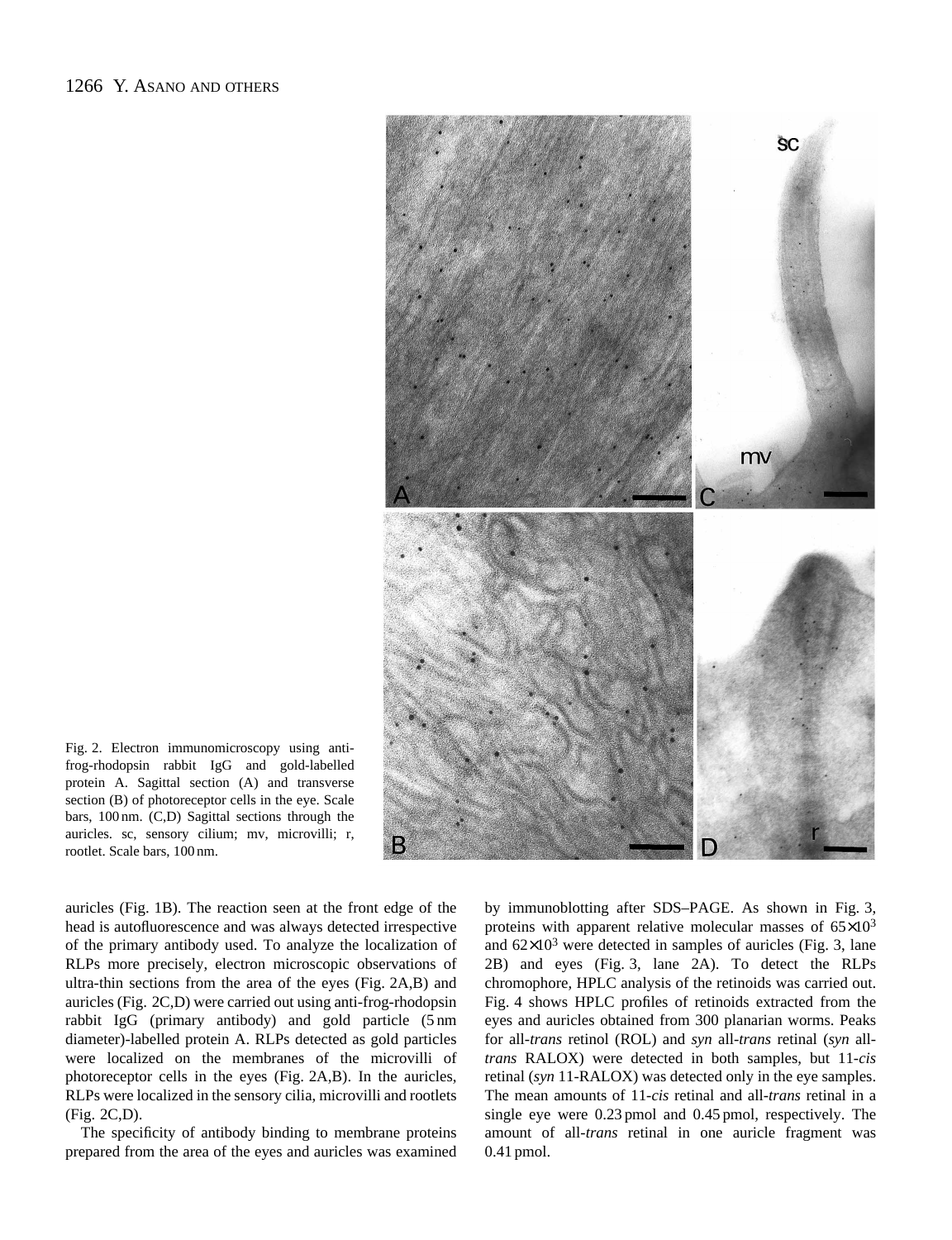

Fig. 3. Western blot of planarian membrane proteins using anti-frogrhodopsin rabbit IgG. Planarian membrane proteins from the area of the eyes  $(2.4 \mu$ g, lane 1A;  $3.2 \mu$ g, lane 2A) and auricles  $(2.4 \mu$ g, lane 1B; 3.2 µg, lane 2B) were subjected to SDS–PAGE. Electrophoresed proteins were stained with Coomassie Brilliant Blue R-250 (lanes 1A, 1B) or transferred electrophoretically to a polyvinylidenefluoride membrane. The transferred proteins were treated with anti-frogrhodopsin rabbit IgG and horseradish peroxidase (lanes 2A, 2B). Relative molecular masses of standard proteins are shown on the left.

# *Photoresponse of planarians: effect of excision on negative phototaxis and correlation between the appearance of negative phototaxis and RLPs during regeneration*

It is well known that planarians exhibit negative phototaxis (Taliaferro, 1920). Using this characteristic, the function of the eye and auricle in photo-response behaviour was investigated (Fig. 5). Intact (Fig. 5A) or auricle-excised (Fig. 5C)

# *Rhodopsin-like proteins in* Dugesia japonica 1267

Table 1. *Quantitative analysis of the effects of excision on negative phototaxis in planarians*

|               |     |        | Negative phototaxis |    |              |  |
|---------------|-----|--------|---------------------|----|--------------|--|
| Excised area  | N   | $^{+}$ |                     | ND | Total $(\%)$ |  |
| None (intact) | 300 | 286    | 8                   | 6  | $95.3 + 4.2$ |  |
| Head          | 300 | 23     | 249                 | 28 | $7.7 + 5.6$  |  |
| Eye           | 300 | 24     | 254                 | 22 | $8.0 + 6.9$  |  |
| Auricle       | 300 | 270    | 18                  | 12 | $90.1 + 5.3$ |  |

See Materials and methods for details.

ND, not determined.

Total values are means  $+$  S.D.

 $+$  indicates clear negative phototaxis;  $\pm$  indicates that the responses were indeterminate; − indicates the absence of phototaxis.

planarians showed negative phototaxis, whereas eye-excised (Fig. 5B) or head-excised (Fig. 5D) planarians did not. The results of a quantitative analysis are shown in Table 1. In this study, at least 90 % of both intact and auricle-excised specimens exhibited negative phototaxis. Statistical analysis using Student's *t*-test indicated that data to be statistically significant  $(P<0.05)$ .

These results suggest that the auricles are not involved in phototaxis and that RLPs in the eyes participate in planarian photosensitive behaviour (negative phototaxis). During regeneration in decapitated planarians, negative phototaxis was investigated over a period of 7 days (Fig. 6). Between the first and fourth day of regeneration, there was no significant change in the number of specimens showing negative phototaxis  $(+, \pm)$ and −). From the fifth day onwards, the number of specimens showing negative phototaxis (+) increased significantly. Correspondingly, the number of specimens not showing negative phototaxis decreased. By the seventh day, the numbers of specimens displaying negative phototaxis ratings of +, ± and − were close to the values for intact planarians. The



Fig. 4. HPLC chromatogram of retinoids extracted from planarian eyes and auricles. (A) Extract of 600 eyes; (B) extract of 600 auricles. *syn* 11-RALOX, *syn* 11-*cis* retinaloxime; *syn* all-*trans* RALOX, *syn* all*trans* retinaloxime; ROL, all-*trans* retinol.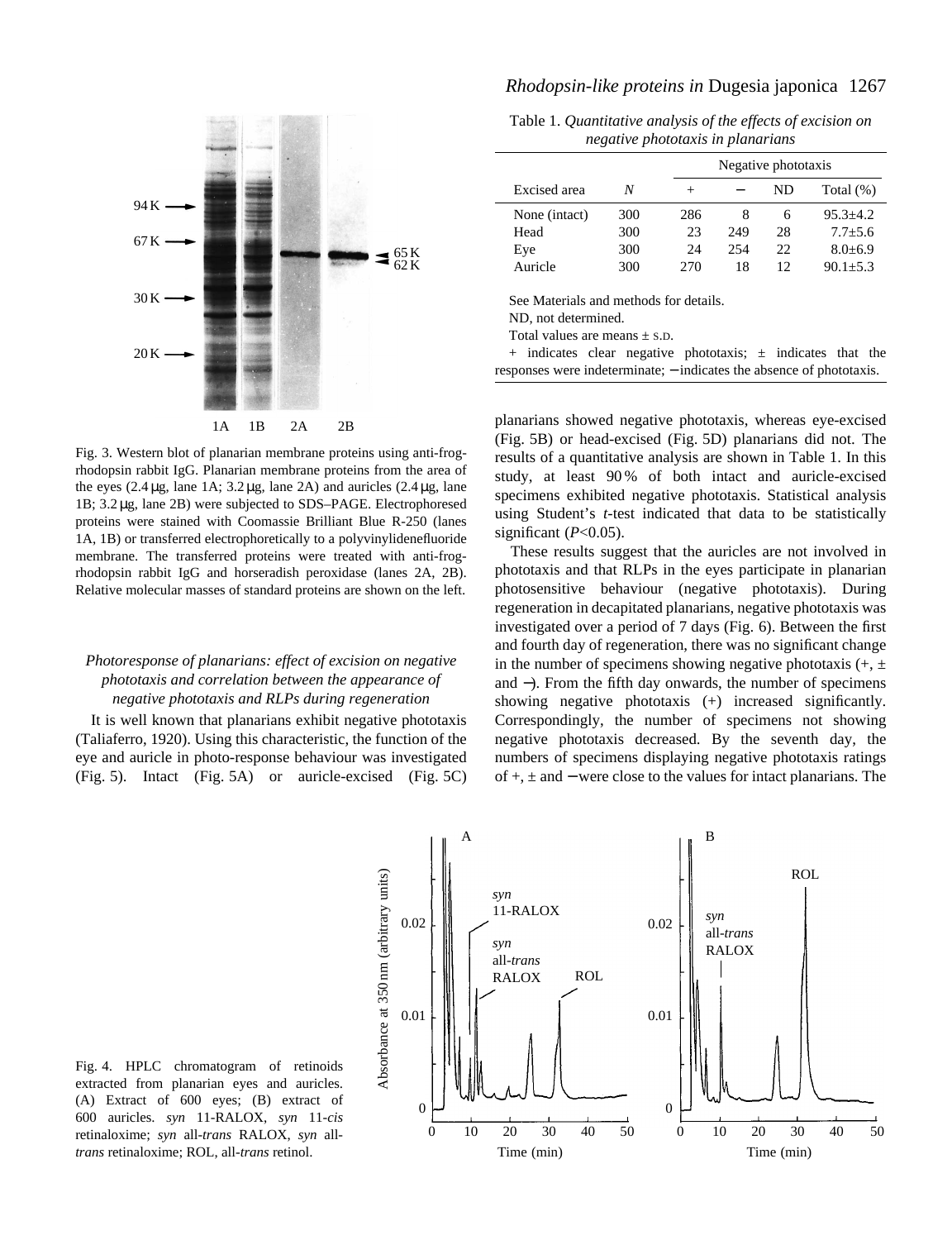### 1268 Y. ASANO AND OTHERS



Fig. 5. Effect of excision on negative phototaxis of planarians. Photographs were obtained after illumination for 10 min of intact (A), eye-excised (B), auricle-excised (C) and head-excised (D) planarians.



Fig. 6. Photosensitivity of planarians during regeneration. Negative phototaxis in 20 decapitated (head-excised) planarians was analyzed during regeneration for 7 days. Analyses were conducted ten times per day and mean values are shown. Experiments using intact planarians (I) were also carried out on the first day.  $+$ ,  $\pm$  and  $$ indicate clear negative phototaxis, indeterminate behaviour and the absence of phototactic behaviour, respectively.



Fig. 7. Photomicrographs and light microscopic immunocytochemistry of intact and regenerating planarian heads. Top row (Head): photomicrographs showing the morphology of intact and regenerating planarian heads. Middle and bottom rows: horizontal sections in the area of the eye. Middle row (Eye Ab+): eye samples treated with anti-frog-rhodopsin rabbit IgG (primary antibody) and horseradish-peroxidaselabelled goat anti-rabbit IgG (secondary antibody). r, rhabdomere-type photoreceptor cells; pg, pigment cells. Bottom row (Eye Ab−): negative control for each reaction. Sections were treated with phosphate-buffered saline containing 0.1 % bovine serum albumin instead of the primary antibody. Scale bars represent 10 µm for intact and 5 µm for other samples.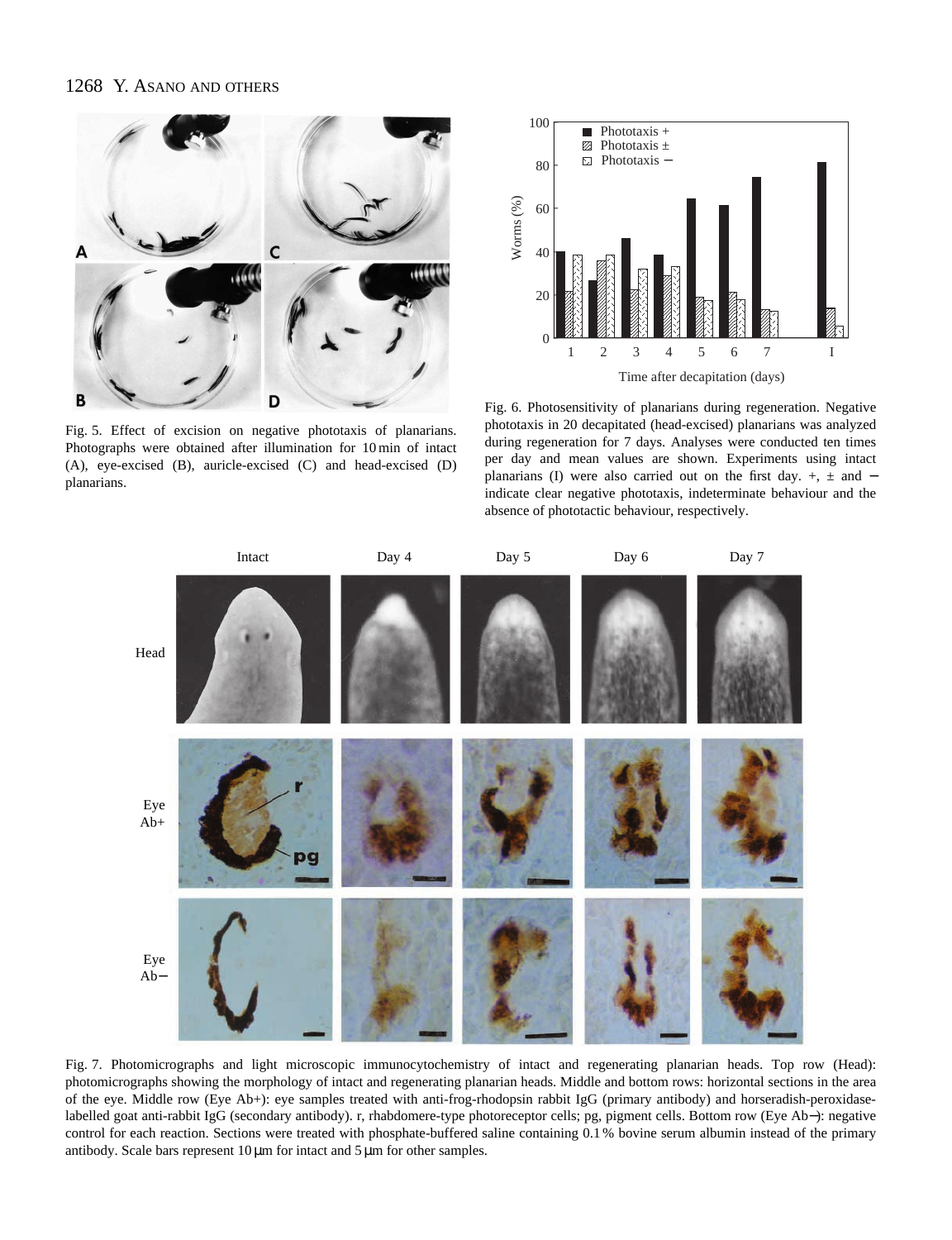appearance of RLPs was investigated using anti-frogrhodopsin rabbit IgG. Fig. 7 shows photomicrographs to indicate morphology and the detection of RLPs in intact and regenerating planarians. The detection of RLPs was carried out by light microscopic immunocytochemistry using anti-frogrhodopsin rabbit IgG (primary antibody) and horseradishperoxidase-labelled goat anti-rabbit IgG (secondary antibody). Photomicrographs of the regenerating head (top row in Fig. 7) show regenerating eyes to be lightly labelled on the fifth day and clearly labelled on the sixth day. In the planarian eye, the rhabdomere-type photoreceptor cells were surrounded by pigment cells. Immunocytochemistry of intact eyes showed a clear reaction to horseradish peroxidase, which detects RLPs, in the area of the photoreceptor cells. In the absence of this primary antibody, this reaction was not detected. In the case of regenerating eyes, RLPs were detected faintly on the fifth day. The reaction was much clearer on the sixth day. These experiments were repeated each day from the first to the tenth day of regeneration. No RLPs were detected until the fifth day. Thus, during regeneration, the appearance of RLPs correlates with the appearance of negative phototaxis.

### *Photoresponse of planarians: effect of excision on asexual fission*

The asexual fission of planarians is affected by the photoperiod and by melatonin (Morita and Best, 1984). In order to investigate the physiological function of RLPs in the auricle, experiments on asexual fission were carried out.

Fig. 8 shows the effects of excision (head, eyes or auricles) and illumination on asexual fission. Under continuous light conditions (Fig. 8A), both head- and auricle-excised specimens showed a high incidence of fission. Among headexcised planarians, 12 of the 20 planarians underwent fission. However, intact and eye-excised planarians did not undergo fission. In contrast, under continuous dark conditions (Fig. 8B), fission occurred in all groups (11–13 of 20 specimens).

Because the function of the planarian auricle is considered to be chemotaxis, the effects of auricle or head excision on chemotaxis were analyzed (Fig. 9). Most (6–9 out of 10) intact planarians attached to the chicken liver, showing chemotaxis, within 10 min on days 1, 3 and 6. Some (3–6) auricle-excised planarians showed chemotaxis on day 1 after excision, and the number of worms showing chemotaxis increased in parallel with the regeneration of auricles, as observed using an inverted microscope. In the case of head-excised (decapitated) planarians, the chemotactic ability was completely abolished; it partially recovered 6 days after decapitation. These data suggest that the auricle contributes only partially to chemotaxis.

#### **Discussion**

We report the detection and analysis of rhodopsin-like proteins (RLPs) in the eyes and auricles of planaria. Using antifrog-rhodopsin rabbit IgG, the presence of RLPs in the eyes



Fig. 8. Effect of excision on asexual fission. The number of asexual fissions was measured under continuous light conditions (A) and under continuous dark conditions  $(B)$  in intact  $(①)$ , head-excised  $(\blacksquare)$ , eye-excised  $(O)$  and auricle-excised  $(\square)$  planarians. The experiment was carried out three times and averaged data  $(\pm 10\%)$ are shown.



Fig. 9. Effect of excision on planarian chemotaxis. Chemotaxis of 10 worms in a dish containing intact (filled columns), auricle-excised (hatched columns) or head-excised (open columns) planarians was assayed 1, 3 and 6 days after (excision) treatment. Mean values + S.D. for five experiments of each treatment are shown.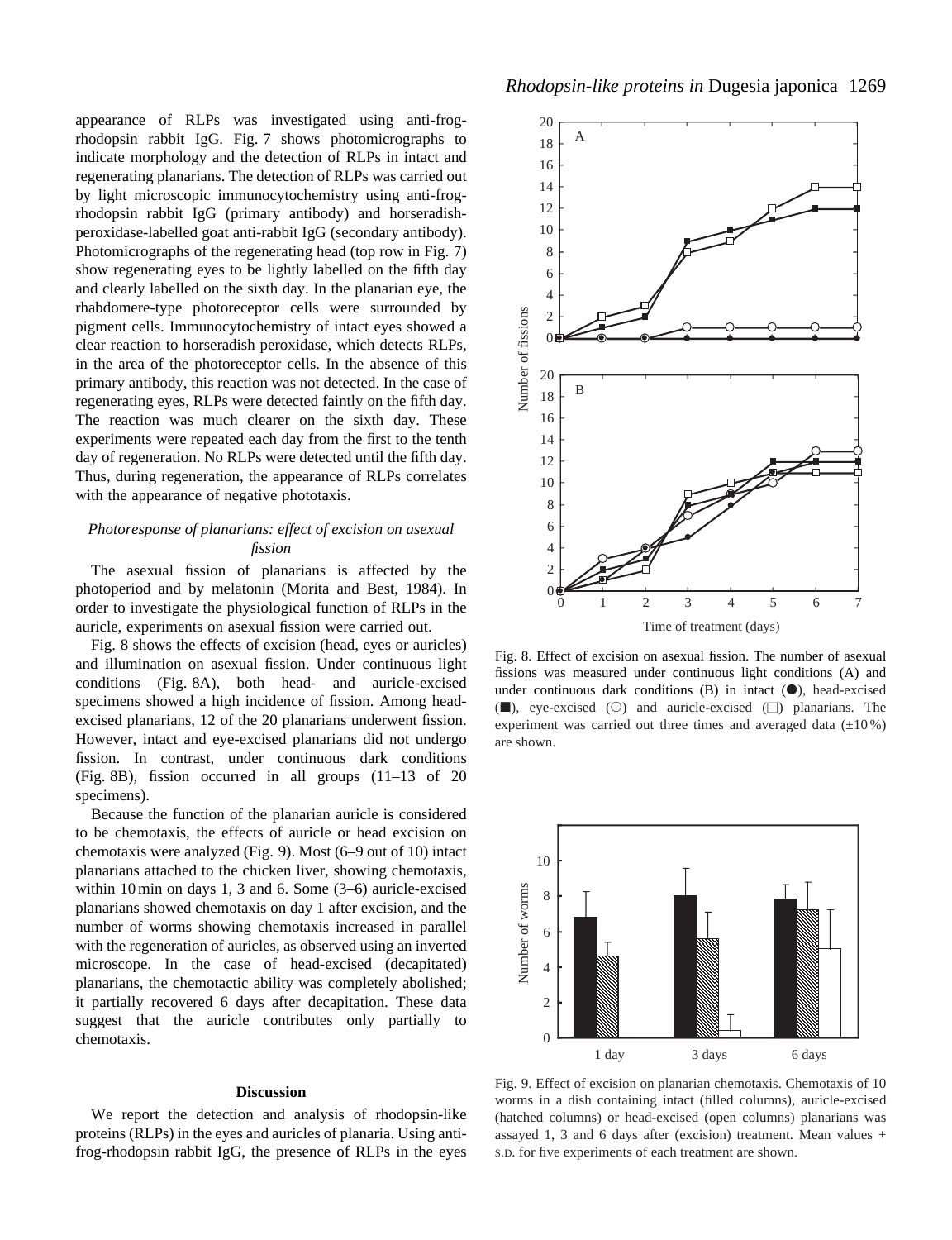# 1270 Y. ASANO AND OTHERS

and the auricles was confirmed. Using whole-mount immunocytochemistry, we detected fluorescent reactions due to the binding of IgG to RLPs in the area of the eyes and auricles. Electron microscopic observations showed RLPs to be localized on the membranes of microvilli in the eye and on the sensory cilia, microvilli and rootlets in the auricles. As previously reported (Röhlich and Török, 1961; Kishida, 1965; Eakin, 1965, 1972; Carpenter *et al.* 1974; Kuchiiwa *et al.* 1991), the planarian eye is of the rhabdom type, consisting of microvilli connected to each other *via* their membranes. In the case of the auricles, comparable structures occur in the chemoreceptors of catfish (*Parasilurus asotus*), lamprey (*Lampetra fluviatilis*) and beetle (*Acilius salcatus*) as well as in the olfactory epithelium of mammals (Lorenzo, 1957; Bronstein and Ivanov, 1965; Ivanov, 1966; MacRae, 1967; Bronstein and Pyatkina, 1969; Pigon *et al.* 1974; Ferrero and Bedini, 1989). Our observations that photoreceptor cells in the eye have a microvillous-type rhabdom and that the sensory cells in the auricle are ciliated olfactory-like cells are similar to those of previous reports. RLPs in the auricles and eyes were shown by western blotting to have apparent relative molecular masses of  $65\times10^3$  and  $62\times10^3$ . These relative molecular masses are the same as those previously reported (Fujita *et al.* 1991). HPLC analysis detected the presence of all-*trans* retinal, all*trans* retinol and all-*trans* retinyl ester in extracts from both head and tail pieces, while 11-*cis* retinal was detected only in head pieces (Azuma *et al.* 1992). In our study, all-*trans* retinol and *syn* all-*trans* retinal were detected in both eye and auricle samples; however, 11-*cis* retinal was detected only in eye samples. One reason that 11-*cis* retinal was not detected in the auricle area might be that it is present in only low levels. Another reason might be that the RLP chromophore in the auricles is not 11-*cis* retinal but another retinal derivative, e.g. 3- or 4-hydroxy 11-*cis* retinal. The latter has been found as the visual chromophore in several invertebrate species (Matsui *et al.* 1988; Gärtner and Towner, 1995) and is not detectable by the present HPLC methods. By detecting RLPs in the eye and auricle, the co-existence of microvillar and ciliated photoreceptors in planarians was confirmed. This observation shows similarities to the investigations of Eakin (1965).

To elucidate the function of RLPs in the eye and auricle, analyses of both behaviour (negative phototaxis) and physiology (asexual fission) were carried out. Although excision of the eyes or decapitation abolished negative phototaxis, excision of the auricles did not. Also, the reappearance of negative phototaxis was closely correlated with the reappearance of RLPs during regeneration. The period of 5–6 days required for the reappearance of RLPs and negative phototaxis is close to that required for neuronal repair in a flatworm (Faisst *et al.* 1980). In addition, the results indicate that RLPs in the eyes participate in the behavioural photoresponse. Asexual fission in planarians is influenced by the photoperiod and occurs only at night. Decapitation of planarians enhances fission (Best *et al.* 1969), and the addition of melatonin inhibits it (Morita and Best, 1984). Melatonin also inhibits head and tail regeneration (Yoshizawa *et al.* 1991).

The concentration of melatonin in the head is higher in the dark than in the light (Morita *et al.* 1987) and also higher than in other body parts (Yoshizawa *et al.* 1991). Pigon *et al.* (1974) analyzed the influence of grouping (number of worms in a tray) and surgical ablation on asexual fission. Although grouping was found to inhibit fission, ablation of the auricles and/or snout enhanced it. They suggested that the neural cilia, located in the ablated area, act as sensors for social stimuli. In our experiments, ablation of the auricles and decapitation enhanced asexual fission even in the light. From these observations, it appears possible that light reception by the auricle controls the synthesis of melatonin and that the diffusion of melatonin controls asexual fission. Measurements of melatonin concentrations in various planarian parts under light and dark conditions will confirm this possibility. The structural similarity between the cells in the planarian auricle and the chemoreceptor cells in other animals has led several authors to suggest that the auricles function as chemoreceptors (Koehler, 1931; MacRae, 1967; Pigon *et al.* 1974; Ferrero *et al.* 1980; Ferrero and Bedini, 1989). Our results show that the auricles contribute only slightly to chemoreception and that the head area is also involved in chemoreception.

In conclusion, RLPs were detected in the auricles and eyes. RLPs in the eyes act as photoreceptors influencing behaviour, while RLPs in the auricles influence the circadian rhythm (and therefore asexual fission). The possibility that the auricles have some pineal-organ-like function, such as that seen in lower vertebrates (Quay, 1965; Kappers, 1967; Hafeez and Quay, 1969; Falcón and Collin, 1989), is suggested.

The possibility that ciliated photoreceptor cells evolved from chemoreceptor cells has been suggested (Eakin, 1965; Burr and Burr, 1975). Because of the ciliated structure of the auricular cells, it is of great interest to determine whether a bimodal (photoreception and chemoreception) stage has occurred during evolution.

The authors would like to express thanks to Dr K. Inoue and Dr S. Tanaka (Faculty of Medicine, Gunma University, Japan) for their valuable comments and suggestions.

#### **References**

- AZUMA, K., IWASAKI, N., AZUMA, M., SHINOZAWA, T. AND SUZUKI, T. (1992). HPLC analysis of retinoids extracted from the planarian, *Dugesia japonica*. *Zool. Sci.* **9**, 941–946.
- BEST, J. B., GOODMAN, A. B. AND PIGON, A. (1969). Fissioning in planarians: control by the brain. *Science* **164**, 565–566.
- BRONSTEIN, A. A. AND IVANOV, V. P. (1965). *Zh. Evol. Biokhim. Fiziol*. **1**(3), 251–261. In *The Structure and Function of Nervous Tissue*, vol. II (ed. G. H. Bourne). New York: Academic Press.
- BRONSTEIN, A. A. AND PYATKINA, G. A. (1969). *Tsitologiya* **8**, 642–645. In *The Structure and Function of Nervous Tissue*, vol. II (ed. G. H. Bourne). New York: Academic Press.
- BURNETTE, W. N. (1981). 'Western blotting': Electrophoretic transfer of proteins from sodium dodecyl sulfate–polyacrylamide gels to unmodified nitrocellulose and radiographic detection with antibody and radionated protein A. *Analyt. Biochem.* **112**, 195–203.